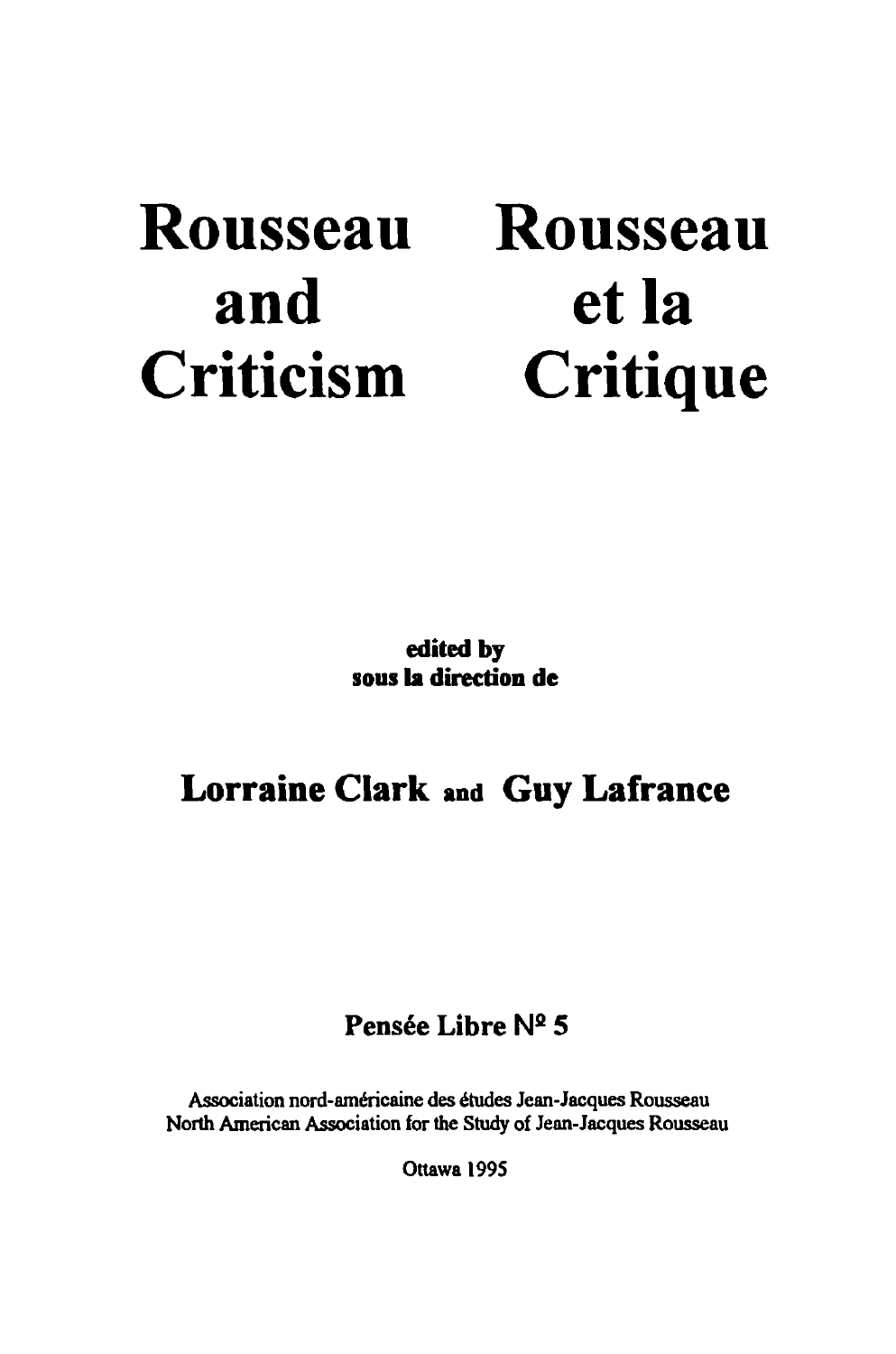## **Rousseau And La Fontaine: Postponing Tbe Time Of Fables**

How can people he so blinded as to cali fables the morality of children? ... Fables can instruct men. but the naked truth has to be told to children. *Emile* 11.112

In *Emile* II. Rousseau objects··quite vigorously. in fact··to the common practice of requiring children to learn the fables of La Fontaine. For. he argues. 'there is not a single child who understands them;' and this is hecause. no matter what effort is made to simplify them, the instruction that one wants to draw from them compels the introduction of ideas he cannot grasp; and because poetry's very skill at making them easier for him to retain makes them difficult for him to conceive, so that one buys delight at the expense of clarity. [E.113] My primary concem in this paper is to elaborate and explicate this argument. But 1 must emphasize that Rousseau is *not* rejecting La Fontaine's fables *per se,* as Allan Bloom suggests. but rather the practice of requiring children 10 leam (or at least memorize) these fables.

Bloom claims, first, 'that since La Fontaine had compared himself to Socrates in the Preface to his *Fables. Rousseau's rejection of La F ontaine's tales* is also the rejection of Socrates' argument about the teaching of tales to children; $\frac{1}{1}$  and second. 'that since La Fontaine says··again in his Preface··that the parables of Jesus are species of the genus apologue (which is a synonym for fable) and sinee he also suggests that all apologues are god-sent, *Rousseau's rejection of fables* aims heyond La Fontaine or even Socrates.' [cf. E.484, endnotes 34,35; emphasis mine.] Both of these observations are misleading, since Rousseau clearly objects to the assumption that children could understand La Fontaine's fables and to the practice of requiring children to memorize these fables. but not to the fables themselves. In fact, Rousseau revisits La Fontaine's fables in *Emile* IV. where he

<sup>1</sup> Since Socrates' argument is to "persuade nurses and molhers to tell the approved tales to lheir children and to shape lheir souls with tales more than their bodies with hands" [RepubIic 377c]--that is, to encourage the use of selected, even censored stories-Rousseau's rejection of the putative use of La Fontaine's tales in moral instruction is more or less equivalent to a rejection of Socrales' argument. But what Bloom suggests here is something rather different.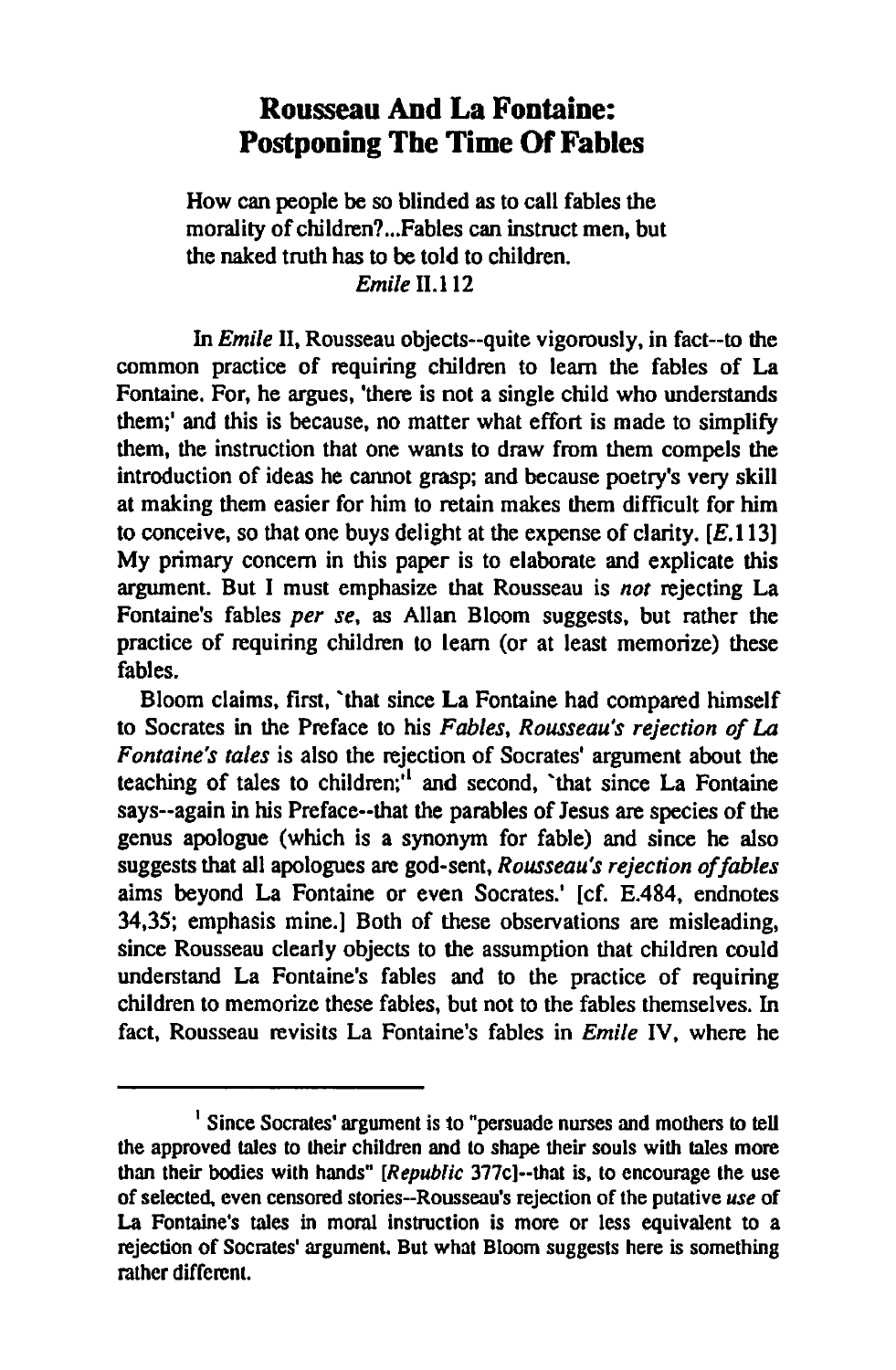shows how they can and should he used to help adolescents acquire moral knowledge.

Rousseau, then, postpones rather than rejects the use of La Fontaine's fables in moral instruction. His reasons for postponing the time of fables "do aim beyond La Fontaine or even Socrates,' as Bloom remarks, though perhaps not so far as to the gods. For it was Locke who assumed that children were capable of understanding La Fontaine's fables; $<sup>2</sup>$  it was Locke who assumed that children could</sup> comprehend and engage in moral reasoning. Indeed, contends Rousseau, "to reason with children was Locke's great maxim." [E.89] Locke, therefore, is the ultimate target of Rousseau's argument against requiring children to learn La Fontaine's fables.

### 1. Defore the Age of Reason

Rousseau's argument. as sketched above, has an intennediate conclusion--that (pre-adolescent) children do not understand fables- which is supported by two further premises. The first is 'that the instruction one wants to draw from fables compels the introduction of ideas children cannot grasp.' The kind of instruction to which Rousseau alludes here is, of course, moral instruction--the inculcation of moral values. but also engagement in moral reasoning; and the ideas which must be introduced in order for such instruction to proceed involve moral beings and their social relations. But why does Rousseau insist that children are incapable of grasping, or even having, such ideas 'before the age of reason'?  $[E.89]$ 

By 'the age of reason' Rousseau means that stage of cognitive and moral development in which the individual acquires the capacity "to generaIize ideas, and to engage in the quest for abstract and

<sup>%</sup> Actually, Locke recommends Aesop's *Fables* and *Reynard the Fox*  as appropriate for the moral instruction of young children-indeed, for combining such instruction with their learning to read. He does not specifically mention La Fontaine. However. Pierre Coste substituted La Fontaine's *Fables* for *Reynard the Fox*, beginning with the 1708 edition of his translation of Locke's *Some Thoughts Concerning Education*. Accordingly, since this or some subsequent edition would most likely be the one Rousseau had read. he would have assumed that Locke endorsed La Fontaine's *Fables*  for the purpose of inculcating moral values in small children. (Cf. Ross Hutchison, *Locke in France:* 1688-1734 Oxford: The Voltaire Foundation. 1991).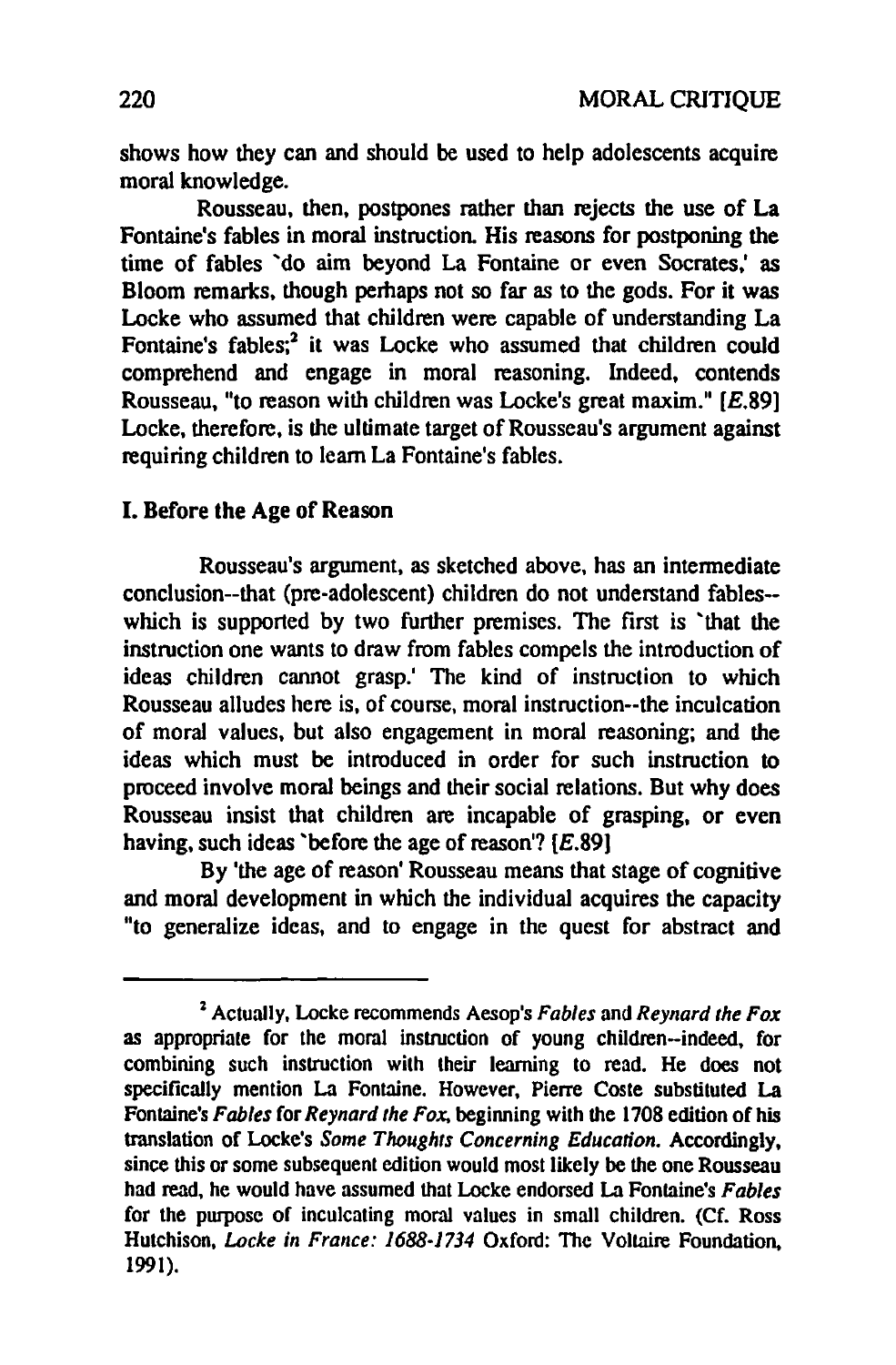speculative truths, principles and axioms in the sciences."[E.386] Complementing this ability, which Rousseau identifies as theoretical reason, is practical reason, or the ability to comprehend the domain of moral beings and their social relations but also to form judgments regarding the moral qualities of such beings and the rightness or wrongness of their actions. According to Rousseau, this 'age of reason' begins at 12 years (i.e., at puberty): it is then that children begin to display the complementary abilities of generalizing ideas and fonning moral judgments; it is then that they acquire intellectual or human reason (which is the combination of theoretical and practical reason).

Before the age of (intellectual) reason, children possess 'a reason of the senses.'  $[E.125]$  Rousseau *qua* tutor initiates quite an extensive program of games and situations intended to cultivate Emile's childish, sensual reason--a cognitive ability which includes 'leaming to make use of the senses but also leaming to judge well with them.'[E.132] Such judgments, which derive from measurements of the relations of one's own body to other perceivable objects in one's environment. comprise "a sort of experimental physics relative to the individual's preservation." $[E, 125]$  In other words, sensual reason is linked to prudential reasoning. As Rousseau remarks,

> I am... very far from thinking that children have no kind of reasoning. On the contrary, 1 see that they reason very weU in everything that relates to their immediate and palpable interest.<sup>[E.108]</sup>

And so, cultivating the pre-adolescent child's capacity to perceive, and to fonn judgments about, the natural relations of objects and thereby what is conducive to self-preservation, is quite apposite to the development of a capacity to understand, and to fonn judgments about. the social relations and moral qualities of persons. 'Sensual reason can serve as the basis of intellectual reason.' $\overline{E}$ .125] But these two kinds of reason are distinct and develop sequentially. Rousseau insists that

> the greatest. the most important. the most useful role of ail education ... is not to gain time but to lose it... If children jumped all at once from the breast to the age of reason, the education they are given might be suitable for them...But, according to the natural progress, they need an entirely contrary one. They ought to do nothing with their soul until ail of its faculties have developed. because while the soul is yet blind, il cannot perceive the torch you are presenting to it or follow the path reason maps out across the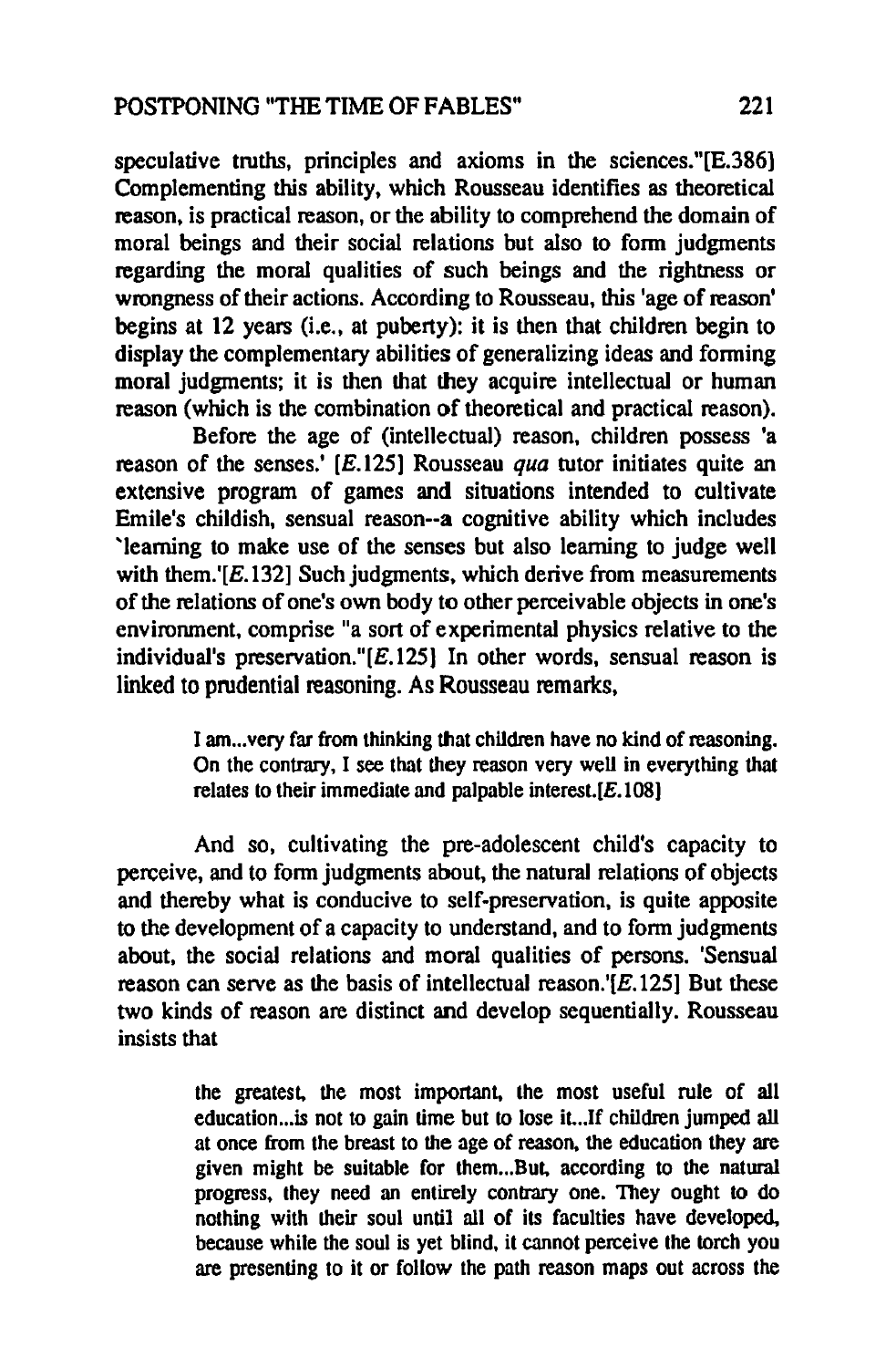#### vast plain of ideas... $[E.93]$

More specifically. the use of fables as an ingredient in moral education should he postponed until the child is capable of generalizing ideas and fonning sound moral judgments about persons and their relations.<sup>3</sup>

In his line-by-line analysis of one of La Fontaine's most popular fables, "The Raven and the Fox," Rousseau identifies several terms that would be unfamiliar to children, or that are used figuratively or satirically; and misunderstanding could result in either case. But he also adds the following claims about the fable's moral: first. that since it is formulated as a general maxim, children will not understand what that entails--i.e., they have yet to leam what is involved in generalizing ideas; second. that even a ten-year-old child will fail to grasp what is meant by the moral itself ('that every flatterer lives at the expense of the one who Iistens to him'); and third, that few children will he able to comprehend the mockery involved in La Fontaine's statement regarding the value of the moral. $[E.115]$  If confinned. these claims would seem to justify the first premise of Rousseau's argument--'that the moral instruction one wants to draw from fables compels the introduction of ideas the child cannot grasp.' From which Rousseau concludes "that a child does not understand the fables he is made to learn.' $[E.113]$ 

The second premise for this conclusion is 'that poetry's very

 $<sup>3</sup>$  Rousseau acknowledges that it is "impossible to bring a child along</sup> to the age of twelve in the bosom of society without giving him sorne idea of the relations of man to man and of the momlity of human actions. Il is enough if one takes pains to ensure that these notions become necessary to him as late as possible and, when their presentation is unavoidable, to limit them to immediate utility, with the sole intention of preventing him from believing himself master of everything and from doing harm to others without scruple and without knowing it." $[E.97]$  Certainly, to make young children learn fables as the means of inculcating moral values is directly contrary to what Rousseau urges here--'taking pains to postpone moral instruction as long as possible.' But he also alludes to IwO exceptions. that is. two valid reasons for engaging pre-adolescent children in moral instruction: one is to prevent the occurrence of unconstrained amour-propre; the other. to inculcate the principle of non-harming--which is "the only lesson of morality appropriate to childhood, and the most important for every age." $[E, 104]$  To avoid inconsistency, Rousseau would have to urge that such moral instruction be undertaken without any attempt to engage children in moral reasoning.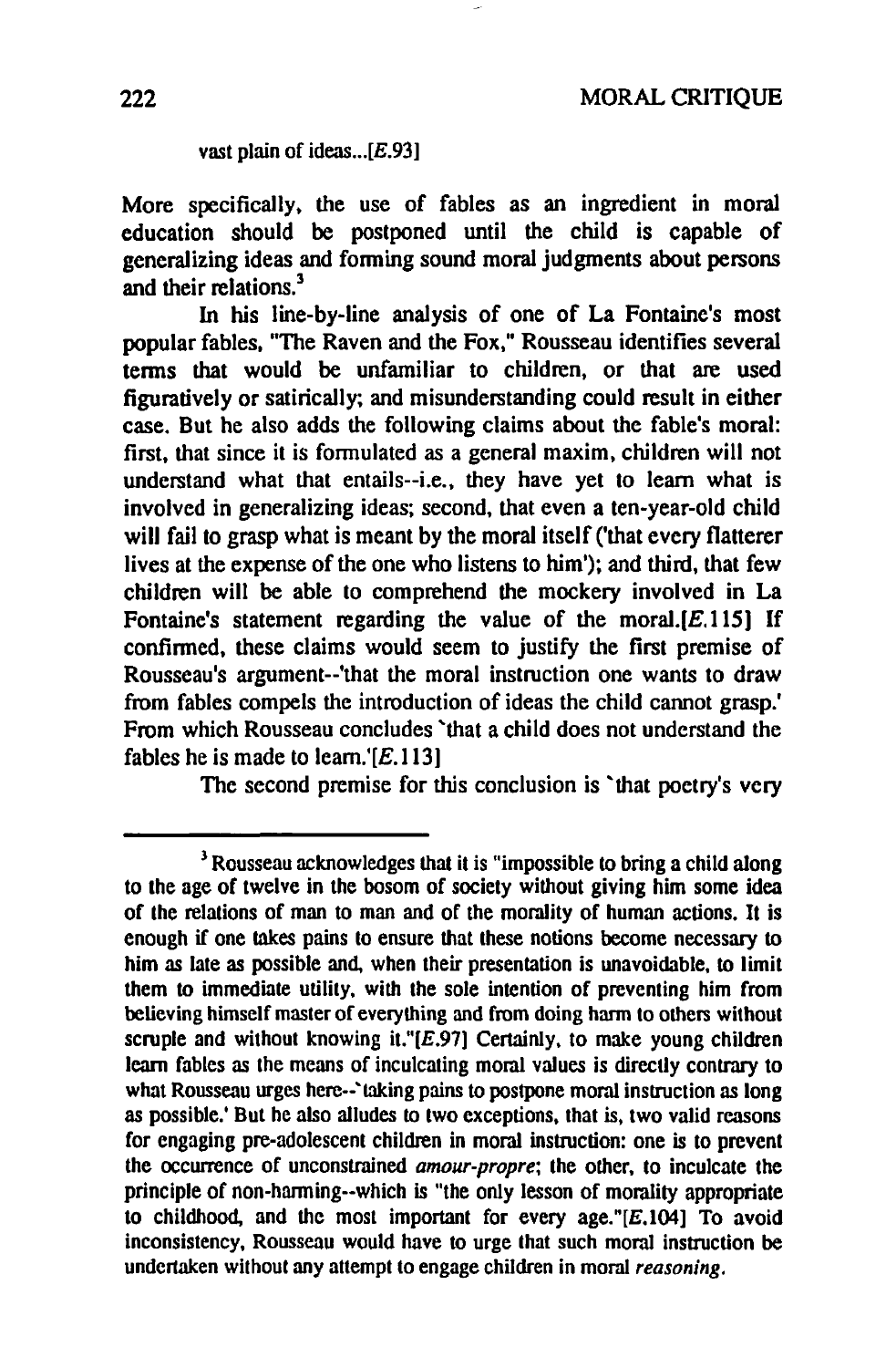skill at making fables easier for the child to retain makes them difficult for him to conceive, so that one buys delight at the expense of clarity.'[E.113] Presumably, Rousseau's point is that since La Fontaine's fables are rhymed, they will be easier to memorize, and consequently the child can 'leam' to recite a fable without learning what it means. This point seems much less controversial than the first premise, and readily supports the conclusion--'that a child does not understand the fables he is made to leam.'

Again, this is an intermediate conclusion which supports the more fundamental thesis that children should not he required to 'leam'--that is, to memorize--La Fontaine's fables. But Rousseau's second premise, regarding easy memorization, leads to another, even more crucial intermediate conclusion. In *Emile* IV, Rousseau observes that

> not only have I never seen children make any solid application of the fables they learned. but 1 have never seen anyone take care to get them to make this application. The pretext of this study is moral instruction, but the true object of the mother and the child is ooly to get a whole gathering to pay attention to him reciting his fables.[E.249]

To he sure, this object is pemicious, since it can inflame a child's *amour-propre.* Rousseau contends that

> up to the time when the guide of *amour-propre,* which is reason. can be born, it is important for a child to do nothing because he is seen or heard--nothing, in a word, in relation to others... $[E.92, 93]$

Thus, another reason for not requiring children to memorize fables is to preclude, or at least discourage, that exacerbation of unconstrained *amour-propre* which would result when they recite a fable and then receive the expected praise. This difficulty would occur because, presumably, it is intellectual reason whose birth, at age twelve, is essential to the proper govemance of *amour-propre.* Or, to put it another way, the fact that memorization can occur without understanding allows for the possibility of a display of what the child has 'learned' with praise for its precocity, when all it has really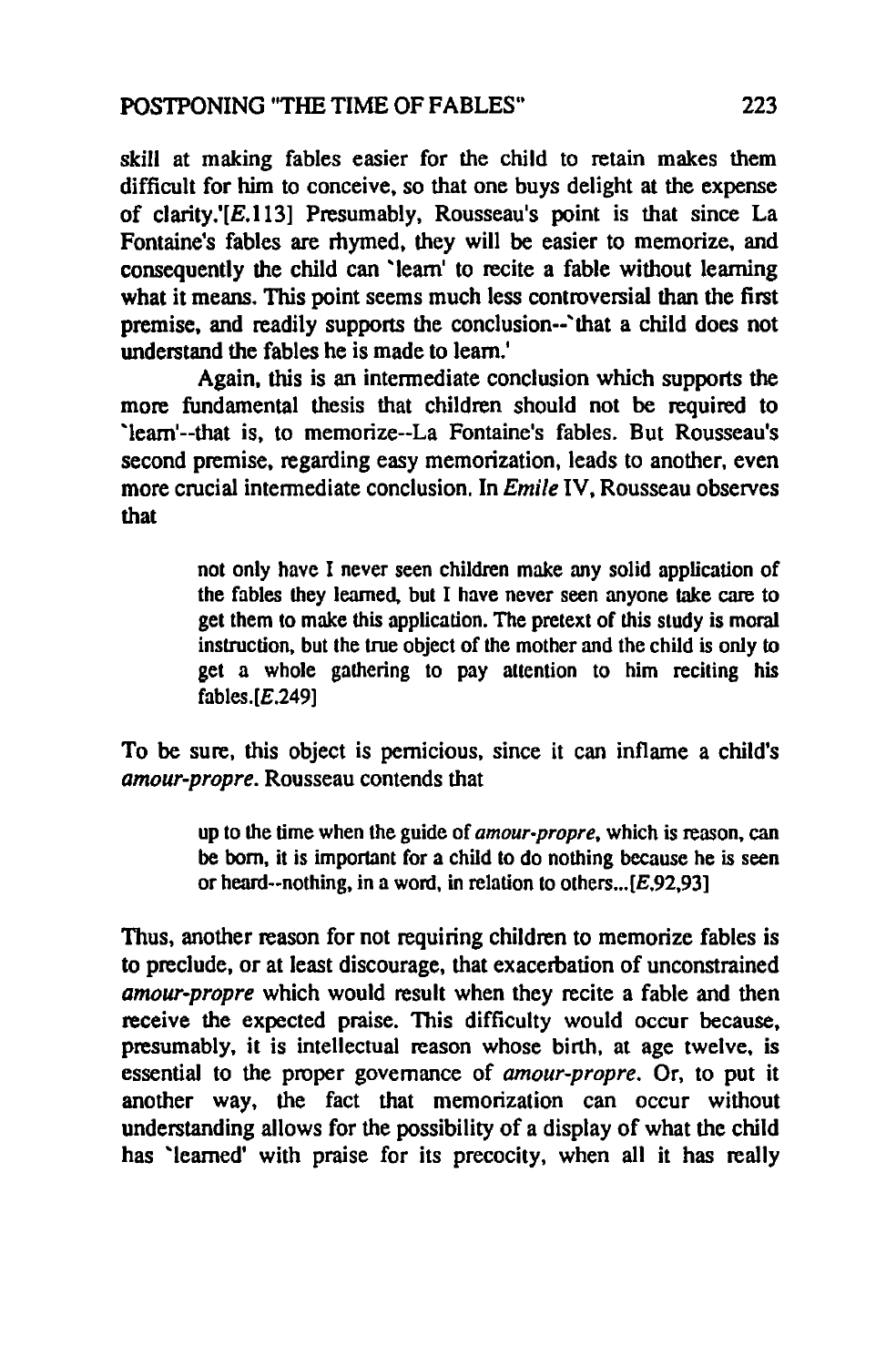learned is to repeat some words that rhyme.<sup>4</sup>

#### ll. During the Age of Reason

Rousseau revisits La Fontaine's fables and the question of their use in moral instruction in *Emile* IV, and pemaps unsurprisingly this reconsideration is occasioned by the need to avoid inflaming Emile's *amour-propre* beyond the capacity of his reason to govern it. "The time of mistakes is the time of fables," writes Rousseau, and especially the mistake involved in assuming superiority over others. For this is the work of an unconstrained *amour-propre.* How, then, can the study of fables help in this situation? How can fables contribute to the acquisition of moral knowledge?

> First. Rousseau indicates that by censuring the guilty party under an alien mask. one inslructs him withoul offending him: and he understands then, from the truth which he applies to himself, that the apologue is not a lie. The child who has never been deceived by

<sup>&</sup>quot; Rousseau supplies an example of this problem, though what is recited (or related) is a story from Plutarch rather than one of La Fontaine's fables. A child has 'learned' a story from his tutor, and "at table they did not fail. according to the French method, to make the little gentleman babble a great deal. The vivacity natural to his age, along with the *expectation of certain applause,* made him reel off countless stupidities. in the midst of which from time to time there came a few lucky words which caused the rest to be forgotten. Finally came the story...He told it quite clearly and with much grace. After the ordinary tribute of praises exacted by the mother and *expected* by *the son,* there was discussion about what he had said. " Rousseau subsequently confirms his suspicion "that my young doctor had understood nothing at all of the story he had told so well." (Or rather, his understanding of the story involved applying il to a recent experience of his own. to his own 'immediate and palpable interest: Rousseau doesn't make this point explicit. but it is implied in the example itself.) How could it be otherwise? For "can anyone believe that the relations which determine historical facts are so easy to grasp that ideas are effortlessly formed from the facts in children's minds?"[E.110,111; Emphasis mine.] This episode is exactly parallel to the sort of case in which 'a mother and her child get a whole gathering to pay attention to him reciting his fables.'[E.249) Incidentally, NJ.H. Dent offers an illuminating discussion on 'inflamed *amour-propre'* in his recent Rousseau: *An Introduction to ms Psychological, Social and Polltical Theory* (Oxford: Basil Blackwell Ltd., 1988).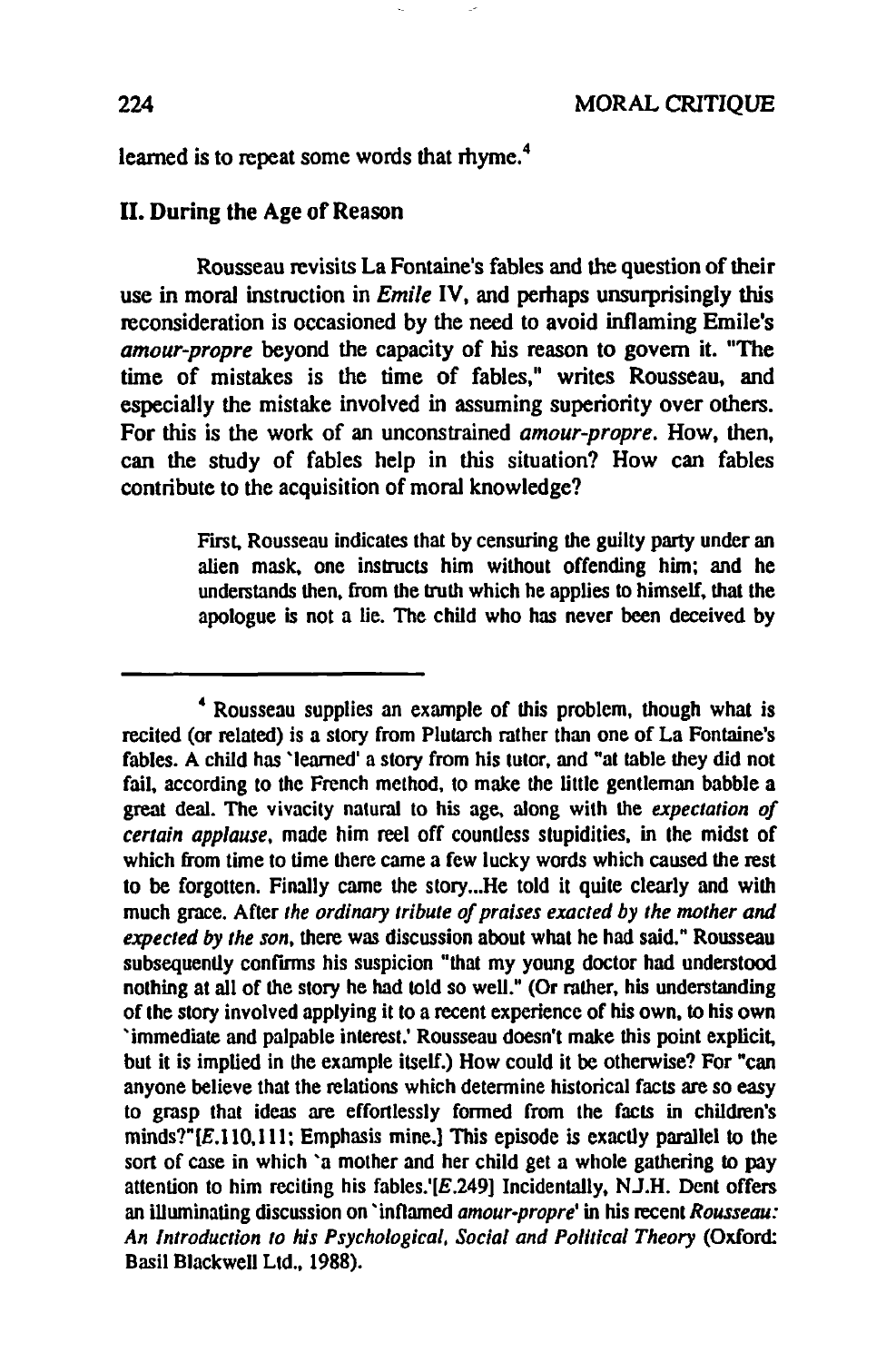praise understands nothing of the fable 1 examined earlier [10 wit. La Fontaine's "The Raven and the Fox"). But the giddy young man who has just been the dupe of a flatterer conceives marvellously that the raven was only a fool. Thus, from a facl he draws a maxim; and by means of the fable the experience he would soon have forgotten is imprinted on his judgment. $[E.247,248]$ 

Rousseau alludes here ta his decision 'to replicate Emile's adventure with the magician by exposing him to flatterers, fools, and swindlers in order to prove to him that he is no wiser than others.' $[E.245]$  The original adventure, which involved the first manifestation of Emile's vanity as weil as his discovery of the principle of magnetism (cf. E.172-175), occurred 'before the age of reason,' and the tutor had then to secure the mortification of Emile's vanity more directly. Now, when Emile has reached 'the age of reason,' the tutor can 'censure him under an alien mask': that is, he has Emile read "The Raven and the Fox," which Emile readily applies to his recent experience of being the dupe of a flatterer, thereby reinforcing the maxim--or generalized motive--he had (or should have) drawn from the experience. In other words, fables can be used very effectively to complement experience, so that the lessons to be drawn from one's mistakes are underscored by the equivalent lessons in the sto ries.

Such an application is appropriate whenever the risks involved in a possible experience are acceptable, or, in Rousseau's words, "when the test is inconsequential." But 'in circumstances where the experience would be too dangerous, one can draw one's lesson directly from the story instead.' $[E.248]$  And so, a second application of fables in moral instruction would be as a substitute for, rather than as a complement to, experience. But again, 'the lesson one draws from a fable' would be in the form of a maxim which generalizes the motive in the particular situation the story is about. *<sup>S</sup>*

 $<sup>5</sup>$  Rousseau's account of a maxim as a generalized motive or intention</sup> anticipates Kant's more extensive discussion of the role of maxims in determining one's moral obligations. One need only consider the initial formulation of the categorical imperative: "Act only according 10 that maxim by which you can at the same time will that it should become a universal law." And then proceed to the second formulation, the so-called 'universal imperative of duty,' together with the four thought-experiments that ilIustrate its application. Cf. Lewis White Beek, tr., Immanuel Kant: *Foundations of the Metaphysics of Morals and What is Enlightenment?* (New York: Liberal Arts Press, 1959), pp. 39-42.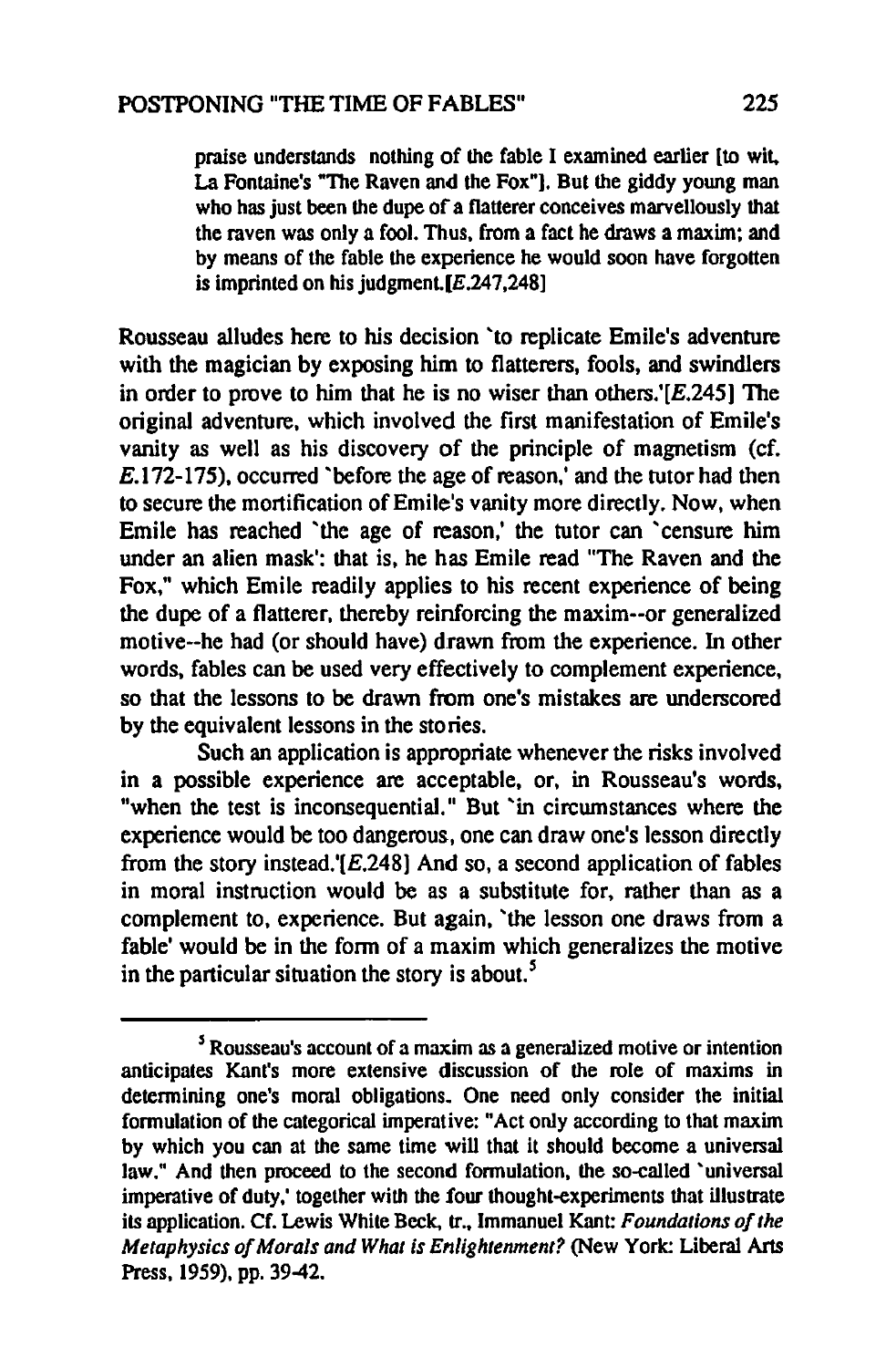Rousseau adds two recommendations regarding the use of fables in moral instruction. First, the activity of framing an appropriate maxim, or in other words, of drawing the moral, from a fable should be the work of the person being instructed rather than the author of the fable. Accordingly, Rousseau indicates that

> before putting this inimitable author's fables into a young man's hands, 1 would want to eut out all these conclusions where La Fontaine makes an effort to explain what he has just said no less clearly than agreeably. $[E, 248]$ <sup>6</sup>

And second, Rousseau recommends giving

these fables an order that is more didnetic and more in conformity with the progress of the young adolescent's sentiments and understanding. Can one conceive of anything less reasonable than following exactly the numerical order of the book without regard to need or occasion?[E.248]

I would suggest that at least some of the maxims which can be derived from La Fontaine's fables in accordance with the procedure Rousseau recommends could be used to reinforce and clarify those thought-experiments. In other words, the student of Kant's moral philosophy might find helpful Rousseau's recommendation that fables be used to identify suitable maxims, and thereby acquire moral knowledge. In addition the student might consider the three maxims Rousseau formulates as guidelines for nurturing compassion in adolescents. [cf. *E.223-226)* 

<sup>6</sup> According to La Fontaine, "an apologue is composed of two parts, of which one may be called its body and the other its soul. The body is the Fable, and the soul the Moral." He proceeds to indicate that he has occasionally 'dispensed with the moral, but only where 1 could not bring it in gracefully, and the reader could easily supply iL' And he appeals ta Horace as warrant for doing so: viz., "in a passage where he [Horace] tells us that a writer must not struggle too obstinately against the insufficiency of his wit or the intractability of his material..." [Preface] In other words, La Fontaine has not supplied the moral in cases where the difficulties of composition were insuperable. Rousseau would have preferred that the moral be left out in ail cases, so that the recipient of moral instruction would have a greater opportunity to exercise his/her developing capacity to formulate maxims. Incidentally, Perrault added morals to most of his fairy tales; in fact, he sometimes added two morals at the end of a tale.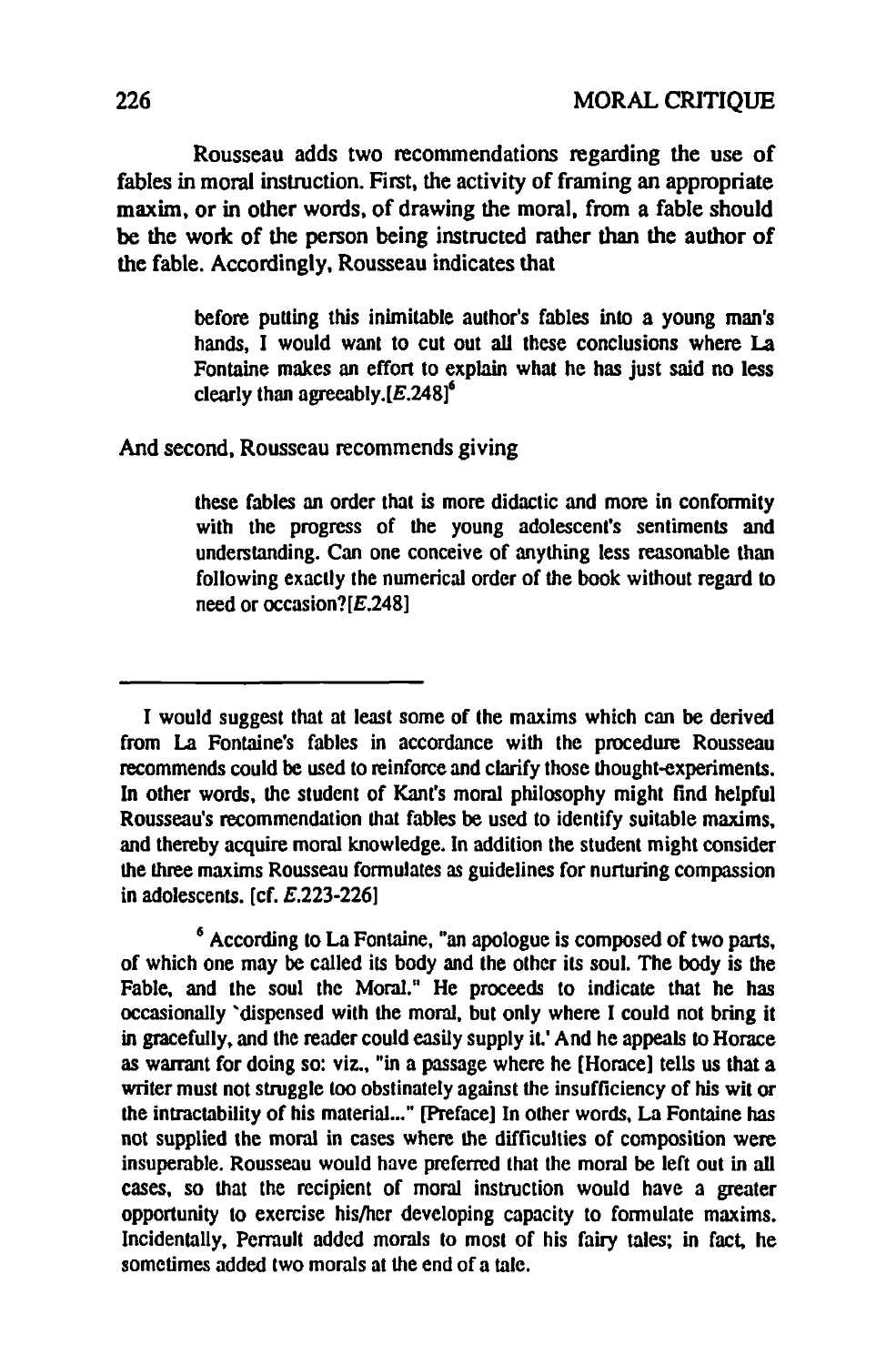### POSTPONING "THE TlME OF FABLES" 227

Rousseau does not supply any particular sequence of La Fontaine's fables, perhaps because the sequence would need to be individualized but also because there are such a great many fables to consider. But it is clear that he regards these fables as an especially valuable resource for moral instruction--at least, when the time is right.

#### IlL Rousseau contra Locke

1 have skelched Rousseau's argument against requiring preadolescent children to learn La Fontaine's fables, and then his reasons for incorporating a study of these very fables into a program of moral instruction for adolescents. Together, these considerations show that Rousseau postpones, rather than rejects, the study of fables. And of much else, of course: history, politics, biography, ethics and religion- all are to be deferred until adolescence. For, he contends, only when children reach puberty are they really equipped with theoretical and practical reason. Only then can they understand the abstract principles and general ideas involved in these fields of inquiry. And only then will reason have developed to the point where it can govern amourpropre.

La Fontaine himself seems to believe that his fables can help pre-adolescent children--including the Dauphin, to whom they were dedicated--acquire moral understanding. He even contends that 'we cannot he too early accustomed to wisdom and virtue. and it is for this reason that Plato gave Aesop a place of honour in the Republic from which he banished Homer.' But he also employs the following analogy: 'that just as we use the definitions of point, line, superficies and other familiar elements to attain the knowledge by which in the end we measure earth and heaven, so by the arguments and inferences which can be drawn from these Fables we form our judgment and our character, and make ourselves capable of great things.'[Preface to Fables] Now geometry is not usually studied until after children reach puberty; and likewise. whatever else children might do with fables, one may question whether they 'draw arguments and inferences' or even maxims (qua generalized motives) from them. Thus La Fontaine is less decisive on this point than al first appears.

But 1 have suggested that, in any case, Rousseau's consideration of La Fontaine's fables is an exlension of his quarrel with Locke, and specifically 'Locke's great maxim: to reason with children.' $[E.89]$  Rousseau's objections to this maxim, which implies that pre-adolescent children are capable of understanding and engaging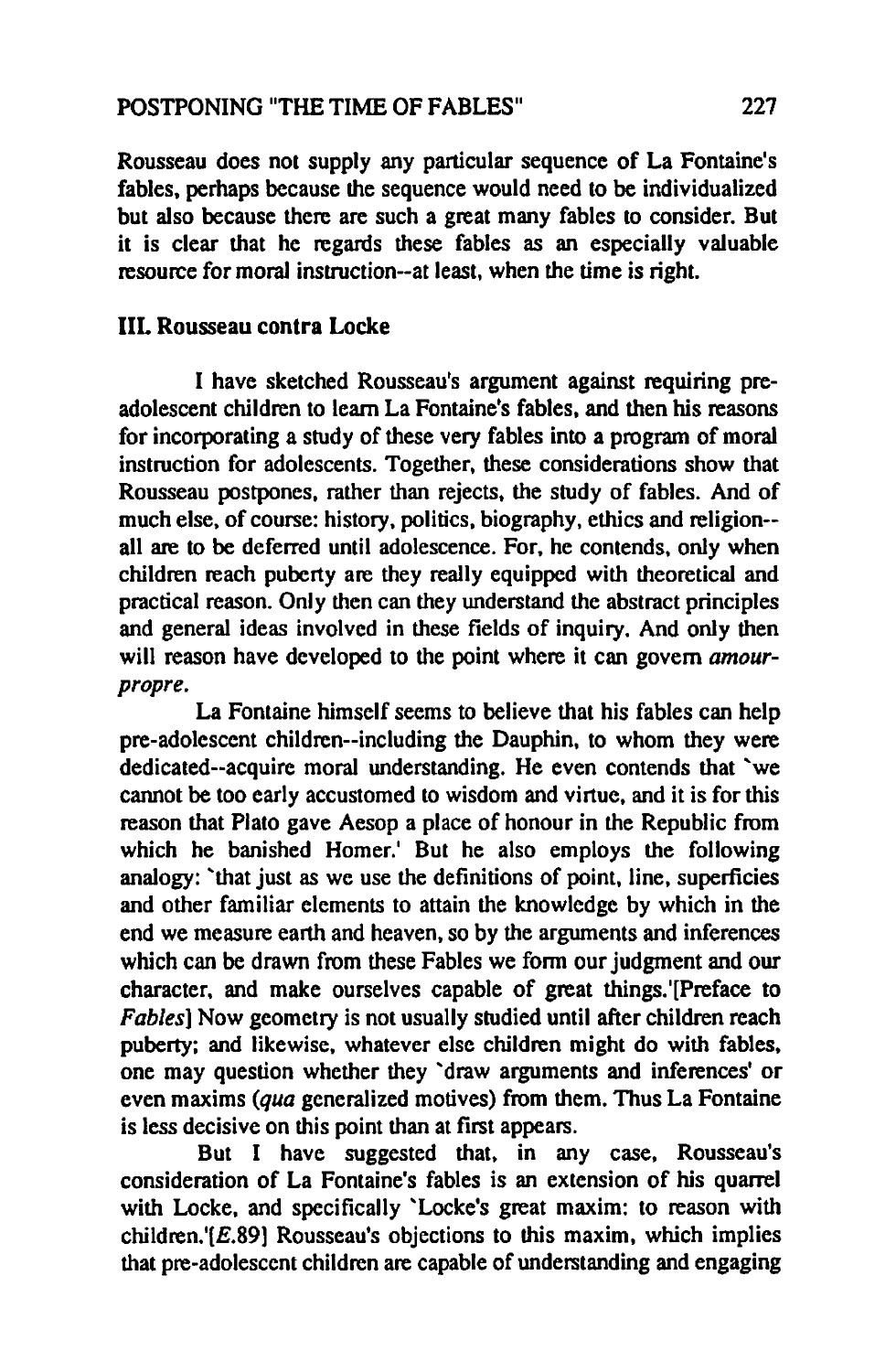in moral reasoning, are twofold. First, he claims that Locke and his disciples invert the order of nature regarding the process of cognitive development: 'to raise a child by reason is to begin with the end, to want to make the product the instrument; if children understood reason, they would not need to be raised.' $[E.89]$  In other words, children do not and cannot understand moral reasoning, since their rational capacity has not yet progressed to that point. So too. of course, they cannot he expected to derive any moral instruction from La Fontaine's fables.

Unfortunately, Rousseau is guilty of the straw-man fallacy in his fonnulation of this first objection to Locke. Consider Locke's explicit proviso that

> when 1 talk of *Reasoning* [with children), 1 do not intend any other, but such as is suiled 10 the Child's Capacity and Apprehension. No Body can think a Boy of Three, or Seven Years old, should be argued with, as a grown Man. Long Discourses, and Philosophical Reasonings, al best, amaze and confound, but do not instruct Children. When 1 say, lherefore, that lhey must be *Irealed as Rational Creatures, I* mean, that you should make them sensible by the Mildness of your Carriage, and the Composure even in your Correction of them, lhat what you do is reasonable in you, and useful and necessary for them... $[ST.81]$

Locke does add that an adult may supply 'such Reasons as the children's Age and Understanding are capable of...'[ST.81] But these reasons could he prudential rather than moral, which would he entirely consistent with Rousseau's account of cognitive and moral development. Accordingly, Rousseau's first objection applies only to a distorted version of Locke's position and not the version Locke himself presents (and this, of course, is what the straw-man fallacy involves).

Rousseau's second objection refers to the dangers involved when reason (that is, intellectual reason) is not sufficiently developed so that it might constrain and guide *amour-propre.* Thus, he reminds Locke (not to mention Locke's many disciples) that

> by speaking to [children] from an early age a language which they do not understand, one accus toms them ta show off with words. *ta*  control all that is said to them, to believe themselves as wise as their masters, to become disputatious and rebellious... $[E.89]$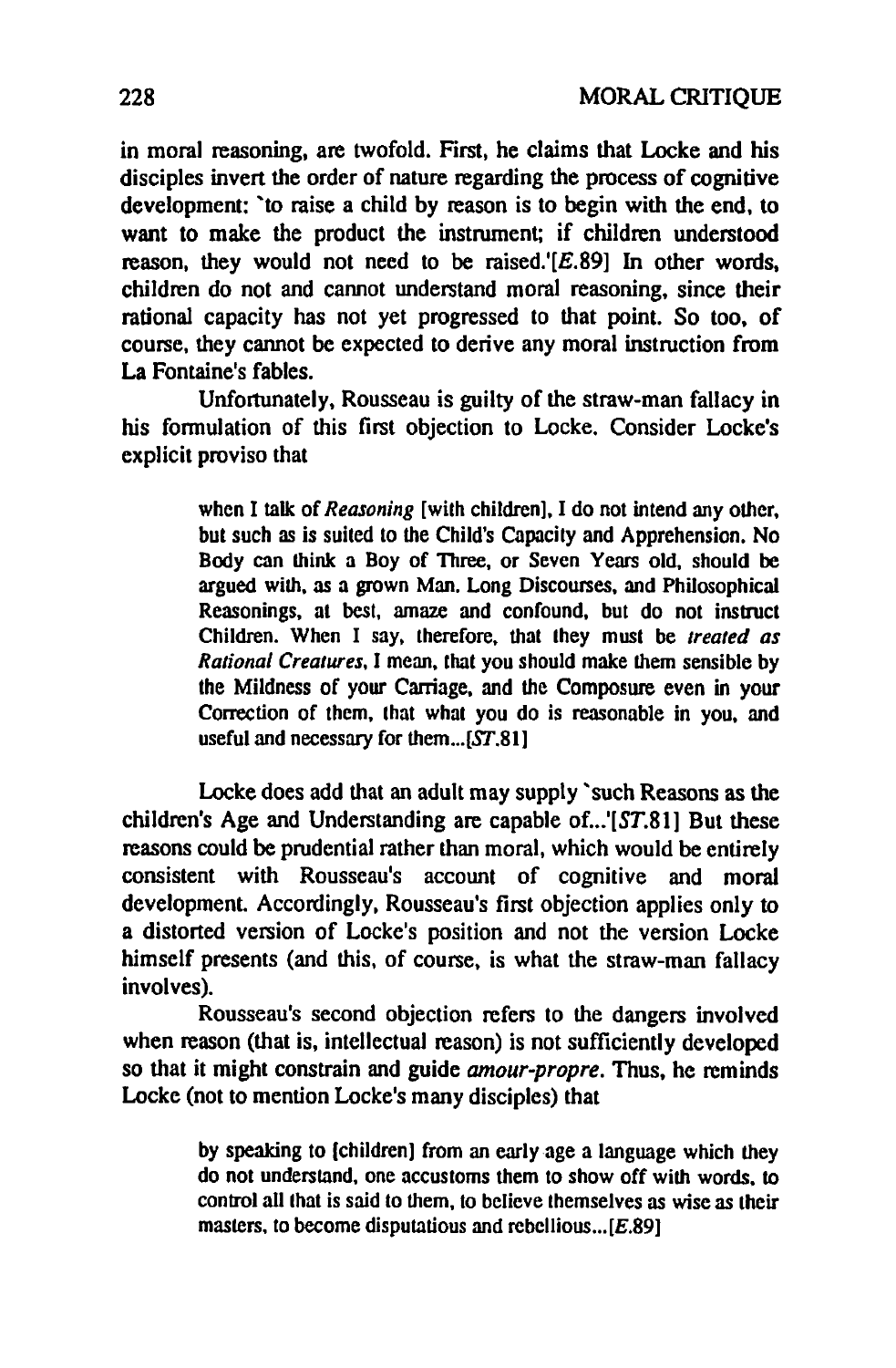'Showing off with wordsl' But as aJready noted, Rousseau identifies that as the real reason children are made to leam--that is, to memorize and recite--fables, and not moral instruction. And he thinks the dangers involved to be quite real as weil.

This objection, I think, comes much closer to the mark. For instance, the proviso 1 cited a moment ago is attached to Locke's recognition that

> it will perhaps be wondered that I mention *Reasoning* with children: And yet I cannot but think that the true Way of Dealing with them. They understand it as early as they do Language; and, if I misobserve not, they love 10 be treated as Rational Creatures sooner than is imagined. 'Tis a Pride should be cherished in them. and, as much as can be, made the great Instrument to turn them by. $[ST.81]$

Elsewhere. Locke discusses this 'great Instrument'--that is, the child's desire to be praised and to avoid shame and disgrace--at greater length; and he explicitly endorses the application of these incentives as 'the great Secret of Education.'[ST.56] Or again, he argues that

since we are ail, even from our Cradles. vain and proud Creatures. let their Vanity be flattered with things that will do them good; and let their Pride sel them on work on something which may turn to their advantage.[ST.119]

In other words. Locke advocates the very thing that Rousseau inveighs against: namely, to encourage rather than constrain the development of *amour-propre* before reason has advanced to the point that it can govem that ever-dangerous passion.

In sum, Rousseau's quarrel with Locke involves two points: that Locke encourages adults to engage children in moral reasoning, which is beyond their capacity; and that Locke encourages adults to nurture children's pride as the means of governing them. I consider Rousseau's objection to the second point as much the more persuasive, and not least because his account of the utility of La Fontaine's fables in the moral education of adolescents specifically addresses the problem of constraining *amour-propre,* while his argument against requiring pre-adolescent children to memorize and recite these fables includes the idea that this practice exacerbates the child's nascent *amour-propre.* In other words, the more plausible aspect of Rousseau's thesis that the time for applying fables in moral instruction should he postponed supports a more effective response to Locke.

> Howard R. Cell Rowan College of New Jersey